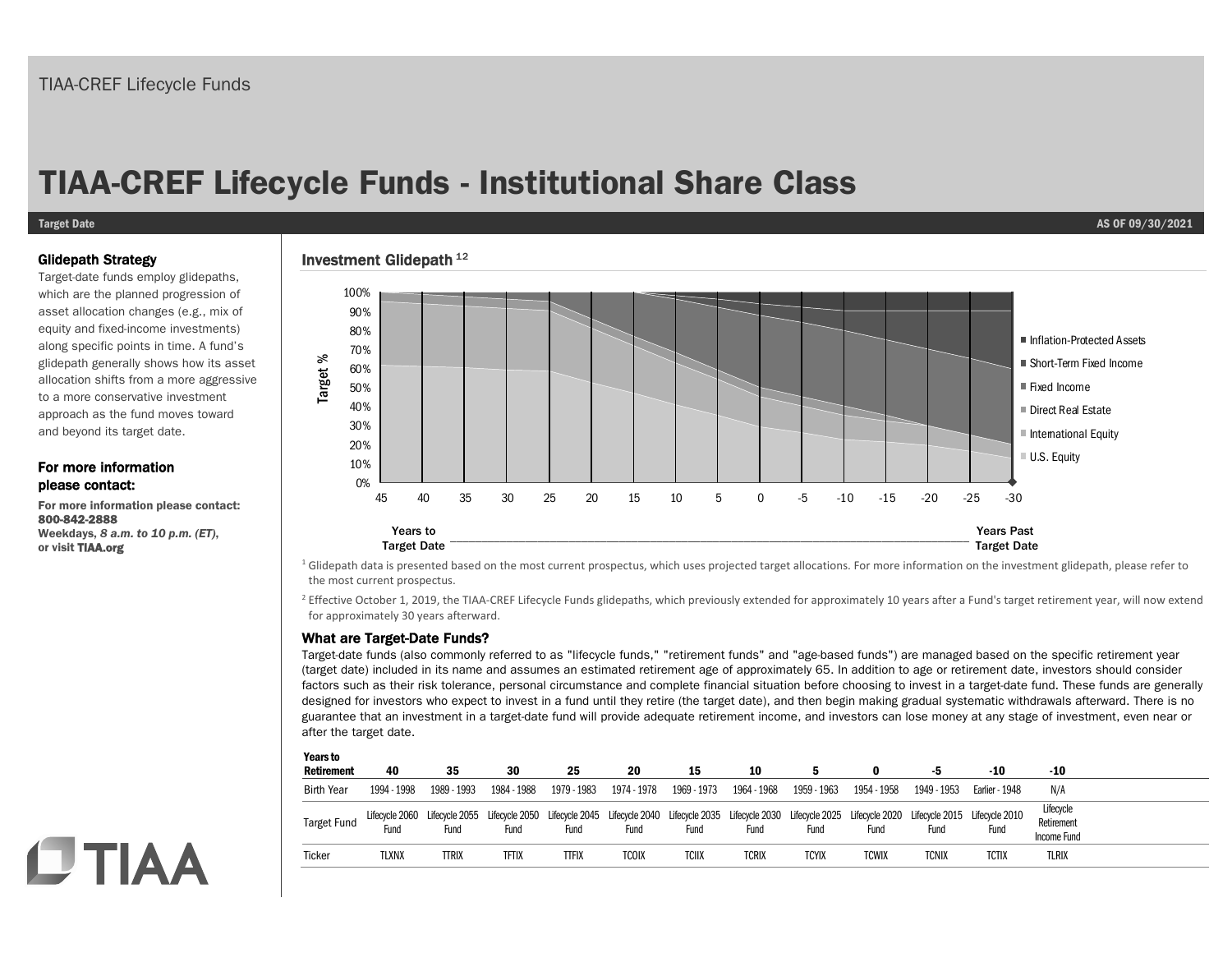### Investment Objective and Strategy

The Lifecycle Funds seek high total return over time through a combination of capital appreciation and income. Each of the Lifecycle Funds is designed to provide a single diversified portfolio managed with a target retirement date in mind. The target date is the approximate date when investors expect to begin withdrawing money from the funds. The funds' actual allocations may vary up to 10% from the current target allocations. The Lifecycle Retirement Income Fund seeks high total return over time primarily through income, with a secondary emphasis on capital appreciation. The fund is designed to provide a single diversified portfolio for investors who are already in or entering retirement. Each of the Lifecycle portfolios invests in several underlying equity, fixed-income and direct real estate funds.

#### Morningstar Rating

The Overall Morningstar Rating for a managed product is derived from a weighted average of the performance figures associated with its three-, five-, and 10-year (if applicable) Morningstar Rating metrics.

#### **Performance**

The returns quoted represent past performance, which is no guarantee of future results. Returns and the principal value of your investment will fluctuate. Current performance may be higher or lower than that shown, and you may have a gain or a loss when you redeem your mutual fund shares. For current performance information, including performance to the most recent month-end, please visit TIAA.org, or call 800-842-2252. Performance may reflect waivers or reimbursements of certain expenses. Absent these waivers or reimbursement arrangements, performance may be lower.

|                                     | Lifecycle 2060 Fund 1          | Lifecycle 2055 Fund 1       | Lifecycle 2050 Fund 1          | Lifecycle 2045 Fund 1       | Lifecycle 2040 Fund $1,6$   | Lifecycle 2035 Fund $1,6$   | Lifecycle $2030$ Fund <sup>1, 6</sup> |  |  |  |
|-------------------------------------|--------------------------------|-----------------------------|--------------------------------|-----------------------------|-----------------------------|-----------------------------|---------------------------------------|--|--|--|
| <b>Birth Year</b>                   | 1994 - 1998                    | 1989 - 1993                 | 1984 - 1988                    | 1979 - 1983                 | 1974 - 1978                 | 1969 - 1973                 | 1964 - 1968                           |  |  |  |
| Years to Retirement                 | 40                             | 35                          | 30                             | 25                          | 20                          | 15                          | 10                                    |  |  |  |
| Ticker                              | <b>TLXNX</b>                   | <b>TTRIX</b>                | <b>TFTIX</b>                   | <b>TTFIX</b>                | <b>TCOIX</b>                | <b>TCIIX</b>                | <b>TCRIX</b>                          |  |  |  |
| <b>Inception Date</b>               | 09/26/2014                     | 04/29/2011                  | 11/30/2007                     | 11/30/2007                  | 01/17/2007                  | 01/17/2007                  | 01/17/2007                            |  |  |  |
| <b>Total Returns</b>                |                                |                             |                                |                             |                             |                             |                                       |  |  |  |
| 3-Month                             | $-1.54%$                       | $-1.45%$                    | $-1.43%$                       | $-1.39%$                    | $-1.26%$                    | $-0.96%$                    | $-0.82%$                              |  |  |  |
| <b>YTD</b>                          | 10.92%                         | 10.87%                      | 10.71%                         | 10.43%                      | 9.34%                       | 8.39%                       | 7.40%                                 |  |  |  |
| <b>Average Annual Total Returns</b> |                                |                             |                                |                             |                             |                             |                                       |  |  |  |
| 1 Year                              | 27.09%                         | 26.81%                      | 26.42%                         | 25.94%                      | 23.49%                      | 21.09%                      | 18.72%                                |  |  |  |
| 3-Year                              | 12.18%                         | 12.10%                      | 12.04%                         | 11.90%                      | 11.31%                      | 10.79%                      | 10.20%                                |  |  |  |
| 5-Year                              | 13.43%                         | 13.32%                      | 13.22%                         | 13.05%                      | 12.43%                      | 11.58%                      | 10.71%                                |  |  |  |
| 10-Year                             |                                | 12.99%                      | 12.90%                         | 12.81%                      | 12.48%                      | 11.91%                      | 11.13%                                |  |  |  |
| Since Inception                     | 10.69%                         | 10.19%                      | 7.42%                          | 7.37%                       | 8.25%                       | 7.82%                       | 7.42%                                 |  |  |  |
| <b>Expenses</b>                     |                                |                             |                                |                             |                             |                             |                                       |  |  |  |
| Gross                               | 0.71%                          | 0.68%                       | 0.65%                          | 0.64%                       | 0.62%                       | 0.60%                       | 0.58%                                 |  |  |  |
| Net                                 | 0.45%                          | 0.45%                       | 0.45%                          | 0.45%                       | 0.44%                       | 0.43%                       | 0.42%                                 |  |  |  |
| Waiver/Cap Expires                  | 09/30/2022                     | 09/30/2022                  | 09/30/2022                     | 09/30/2022                  | 09/30/2022                  | 09/30/2022                  | 09/30/2022                            |  |  |  |
| <b>Morningstar Rating</b>           |                                |                             |                                |                             |                             |                             |                                       |  |  |  |
| Overall                             | $\star\star\star\star$ /187    | $\star\star\star\star$ /201 | $\star\star\star\star$ /203    | $\star\star\star\star$ /201 | $\star\star\star\star$ /203 | $\star\star\star\star$ /201 | $\star\star\star\star$ /203           |  |  |  |
| 3 Years                             | $\star \star \star$ /187       | $\star \star \star 7201$    | $\star \star \star 7203$       | $\star \star \star 7201$    | $\star \star \star 7203$    | $\star \star \star /201$    | $\star \star \star 203$               |  |  |  |
| 5 Years                             | $\star \star \star \star$ /124 | $\star\star\star\star$ /157 | $\star \star \star \star$ /163 | $\star\star\star\star$ /160 | $\star\star\star\star$ /163 | $\star\star\star\star$ /160 | $\star\star\star\star$ /163           |  |  |  |
| 10 Years                            |                                | $\star\star\star\star/65$   | $\star\star\star\star/78$      | $\star\star\star\star/86$   | $\star\star\star\star/86$   | ★★★★/87                     | $\star\star\star\star/86$             |  |  |  |
| <b>Morningstar Category</b>         | Target-Date 2055               | Target-Date 2055            | Target-Date 2050               | Target-Date 2045            | Target-Date 2040            | Target-Date 2035            | Target-Date 2030                      |  |  |  |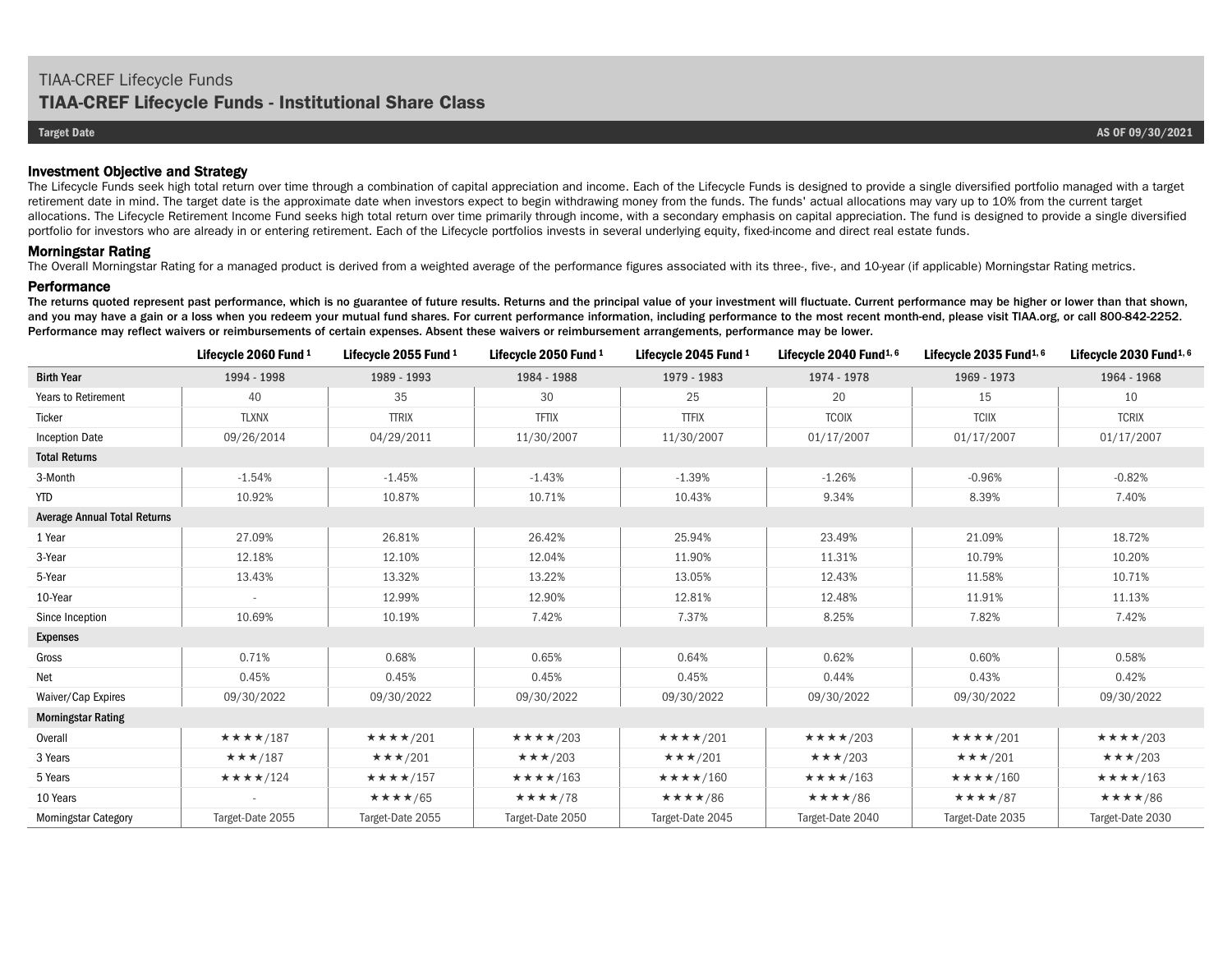## TIAA-CREF Lifecycle Funds

## **TIAA-CREF Lifecycle Funds - Institutional Share Class**

|                                     | Lifecycle 2025 Fund <sup>1, 6</sup> | Lifecycle 2020 Fund <sup>1, 6</sup> | Lifecycle 2015 Fund <sup>1, 6</sup> | Lifecycle 2010 Fund <sup>1, 6</sup> | <b>Lifecycle Retirement</b><br>Income Fund <sup>1</sup> |  |
|-------------------------------------|-------------------------------------|-------------------------------------|-------------------------------------|-------------------------------------|---------------------------------------------------------|--|
| <b>Birth Year</b>                   | 1959 - 1963                         | 1954 - 1958                         | 1949 - 1953                         | <b>Earlier - 1948</b>               | N/A                                                     |  |
| Years to Retirement                 | 5                                   | $\mathbf{0}$                        | -5                                  | $-10$                               | $-10$                                                   |  |
| Ticker                              | <b>TCYIX</b>                        | <b>TCWIX</b>                        | <b>TCNIX</b>                        | <b>TCTIX</b>                        | <b>TLRIX</b>                                            |  |
| <b>Inception Date</b>               | 01/17/2007                          | 01/17/2007                          | 01/17/2007                          | 01/17/2007                          | 11/30/2007                                              |  |
| <b>Total Returns</b>                |                                     |                                     |                                     |                                     |                                                         |  |
| 3-Month                             | $-0.59%$                            | $-0.44%$                            | $-0.27%$                            | $-0.16%$                            | $-0.19%$                                                |  |
| <b>YTD</b>                          | 6.59%                               | 5.70%                               | 5.22%                               | 4.69%                               | 4.78%                                                   |  |
| <b>Average Annual Total Returns</b> |                                     |                                     |                                     |                                     |                                                         |  |
| 1 Year                              | 16.45%                              | 14.29%                              | 13.04%                              | 11.78%                              | 11.73%                                                  |  |
| 3-Year                              | 9.58%                               | 8.97%                               | 8.63%                               | 8.26%                               | 8.27%                                                   |  |
| 5-Year                              | 9.82%                               | 8.91%                               | 8.28%                               | 7.73%                               | 7.56%                                                   |  |
| 10-Year                             | 10.29%                              | 9.41%                               | 8.66%                               | 8.02%                               | 7.53%                                                   |  |
| Since Inception                     | 7.15%                               | 6.82%                               | 6.57%                               | 6.29%                               | 5.71%                                                   |  |
| <b>Expenses</b>                     |                                     |                                     |                                     |                                     |                                                         |  |
| Gross                               | 0.56%                               | 0.53%                               | 0.53%                               | 0.52%                               | 0.53%                                                   |  |
| Net                                 | 0.41%                               | 0.39%                               | 0.38%                               | 0.37%                               | 0.37%                                                   |  |
| Waiver/Cap Expires                  | 09/30/2022                          | 09/30/2022                          | 09/30/2022                          | 09/30/2022                          | 09/30/2022                                              |  |
| <b>Morningstar Rating</b>           |                                     |                                     |                                     |                                     |                                                         |  |
| Overall                             | ★★★★/204                            | ★★★★/161                            | $\star\star\star\star$ /110         | ★★★★★/113                           | ★★★★/480                                                |  |
| 3 Years                             | $\star \star \star 7204$            | $\star\star\star$ /161              | $\star\star\star$ /110              | $\star \star \star /113$            | $\star \star \star$ /480                                |  |
| 5 Years                             | $\star\star\star\star$ /163         | $\star\star\star\star$ /122         | $\star\star\star\star/76$           | ★★★★★/77                            | $\star\star\star\star$ /427                             |  |
| 10 Years                            | $\star\star\star\star/90$           | ★★★★★/66                            | ★★★★★/44                            | $\star\star\star\star\star$ /52     | $\star\star\star\star/275$                              |  |
| <b>Morningstar Category</b>         | Target-Date 2025                    | Target-Date 2020                    | Target-Date 2015                    | Target-Date 2000-2010               | <b>Target-Date Retirement</b>                           |  |

<sup>1</sup> Gross and Net annual expenses reflect the percentage of a fund's average net assets used to cover the annual operating expenses of managing the fund, before (gross) and after (net) any waivers or reimbursements to the fund. The net annual fund operating expense reflects a contractual reimbursement of various expenses. Had fees not been waived and/or expenses reimbursed currently or in the past, returns would have been lower. Please see the prospectus for details.

<sup>6</sup> The fund's Retirement Class began operations on October 15, 2004. Performance shown for the Since Inception period and prior to the inception of the Institutional Class is based on the performance of the fund's Retirement Class. Performance has not been restated to reflect the lower expenses of the Institutional Class. If the expense differential had been reflected, performance for these periods would have been higher.

The annual expense charge may include fees for the target-date fund and fees for the underlying funds; in general, target-date funds indirectly bear their pro rata share of the fees and expenses incurred by the underlying funds.

**Target Date AS OF 09/30/2021**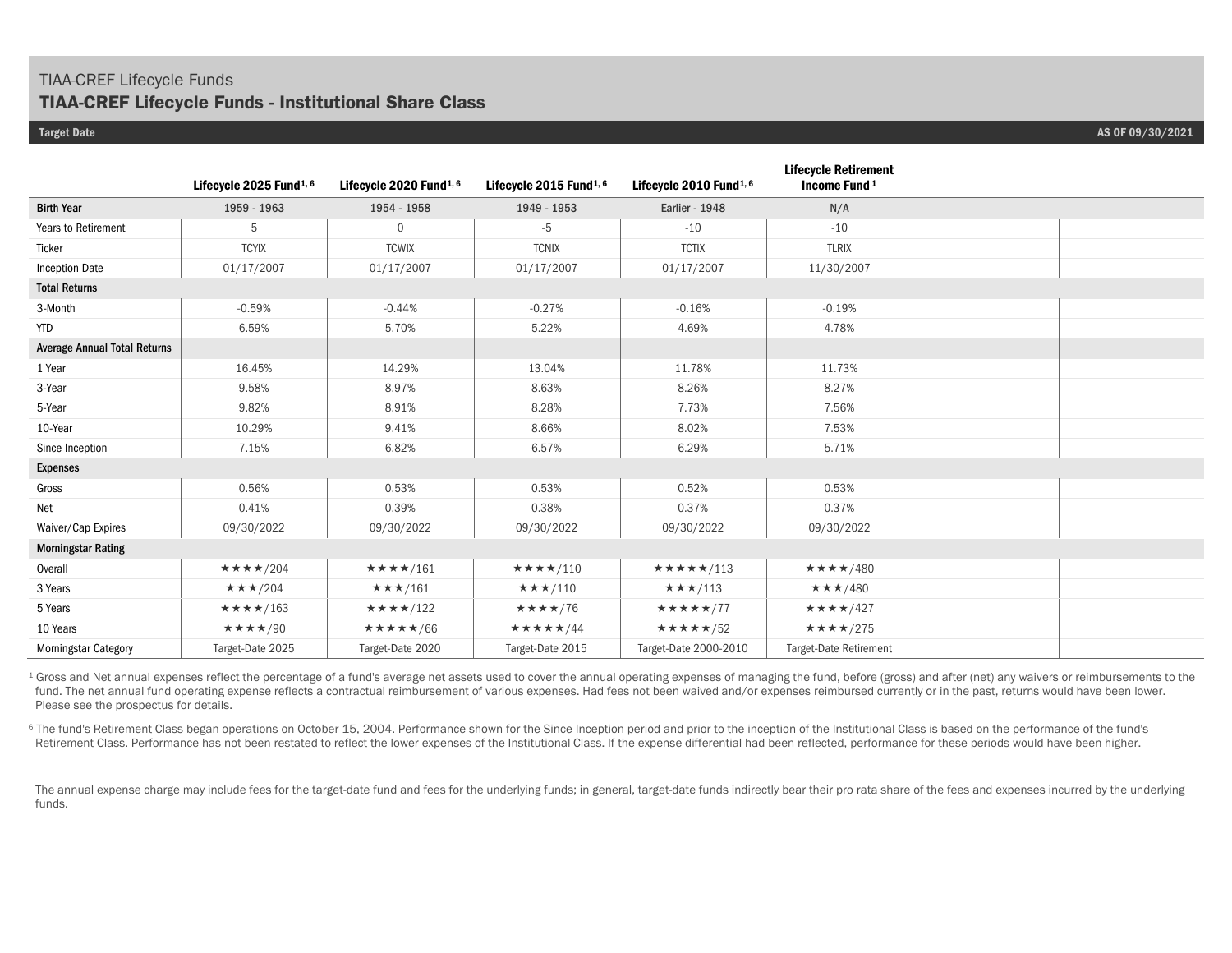#### **Important Information**

This material is for informational or educational purposes only and does not constitute investment advice under ERISA, a securities recommendation under federal securities laws, or an insurance product recommendation under state insurance laws or regulations. This material is intended to provide you with information to help you make informed decisions. You should not view or construe the availability of this information as a suggestion that you take or refrain from taking a particular course of action, as the advice of an impartial fiduciary, as an offer to sell or a solicitation to buy or hold any securities, as a recommendation of any securities transactions or investment strategy involving securities (including account recommendations), a recommendation to rollover or transfer assets to TIAA or a recommendation to purchase an insurance product. In making this information available to you, TIAA assumes that you are capable of evaluating the information and exercising independent judgment. As such, you should consider your other assets, income and investments and you should not rely on the information as the primary basis for making investment or insurance product purchase or contribution decisions. The information that you may derive from this material is for illustrative purposes only and is not individualized or based on your particular needs. This material does not take into account your specific objectives or circumstances, or suggest any specific course of action. Investment, insurance product purchase or contribution decisions should be made based on your own objectives and circumstances. The purpose of this material is not to predict future returns, but to be used as education only. Contact your tax advisor regarding the tax implications. You should read all associated disclosures.

Mutual funds are offered through your plan sponsor's retirement plan, which is recordkept by TIAA. Funds are offered at that day's net asset value (NAV), and the performance is displayed accordingly. Performance at NAV does not reflect sales charges, which are waived through your retirement plan. If included, the sales charges would have reduced the performance quoted.

Investment, insurance and annuity products are not FDIC insured, are not bank guaranteed, are not deposits, are not insured by any federal government agency, are not a condition to any banking service or **activity, and may lose value.**

**TIAA-CREF Individual & Institutional Services, LLC, Member FINRA and SIPC, distributes securities products. You should consider the investment objectives, risks, charges and expenses carefully before investing. Please call 877-518-9161 for a prospectus that contains this and other information. Please read the prospectus carefully before investing.** 

#### **Morningstar Disclosure**

The Morningstar Category classifies a fund based on its investment style as measured by underlying portfolio holdings (portfolio statistics and compositions over the past three years). If the fund is new and has no portfolio, Morningstar estimates where it will fall before assigning a more permanent category. When necessary, Morningstar may change a category assignment based on current information.

The Morningstar Rating™– or "star rating"– is calculated for managed products (including mutual funds, variable annuity and variable life subaccounts, exchange-traded funds, closed-end funds and separate accounts) with at least a three-year history. Exchange-traded funds and open-ended mutual funds are considered a single population for comparative purposes. The rating is calculated based on a Morningstar Risk-Adjusted Return measure that accounts for variation in a managed product's monthly excess performance, placing more emphasis on downward variations and rewarding consistent performance. The top 10% of products in each product category receive 5 stars, the next 22.5% receive 4 stars, the next 35% receive 3 stars, the next 22.5% receive 2 stars, and the bottom 10% receive 1 star. The weights are: 100% threeyear rating for 36-59 months of total returns, 60% five-year rating/40% three-year rating for 60-119 months of total returns, and 50% 10-year rating/30% five-year rating/20% three-year rating for 120 or more months of total returns. While the 10-year overall star rating formula seems to give the most weight to the 10-year period, the most recent three-year period actually has the greatest impact because it is included in all three rating periods. Where applicable, ratings are based on linked performance that considers the differences in expense ratios. The Morningstar Rating™ is for individual share classes only. Other classes may have different performance characteristics.